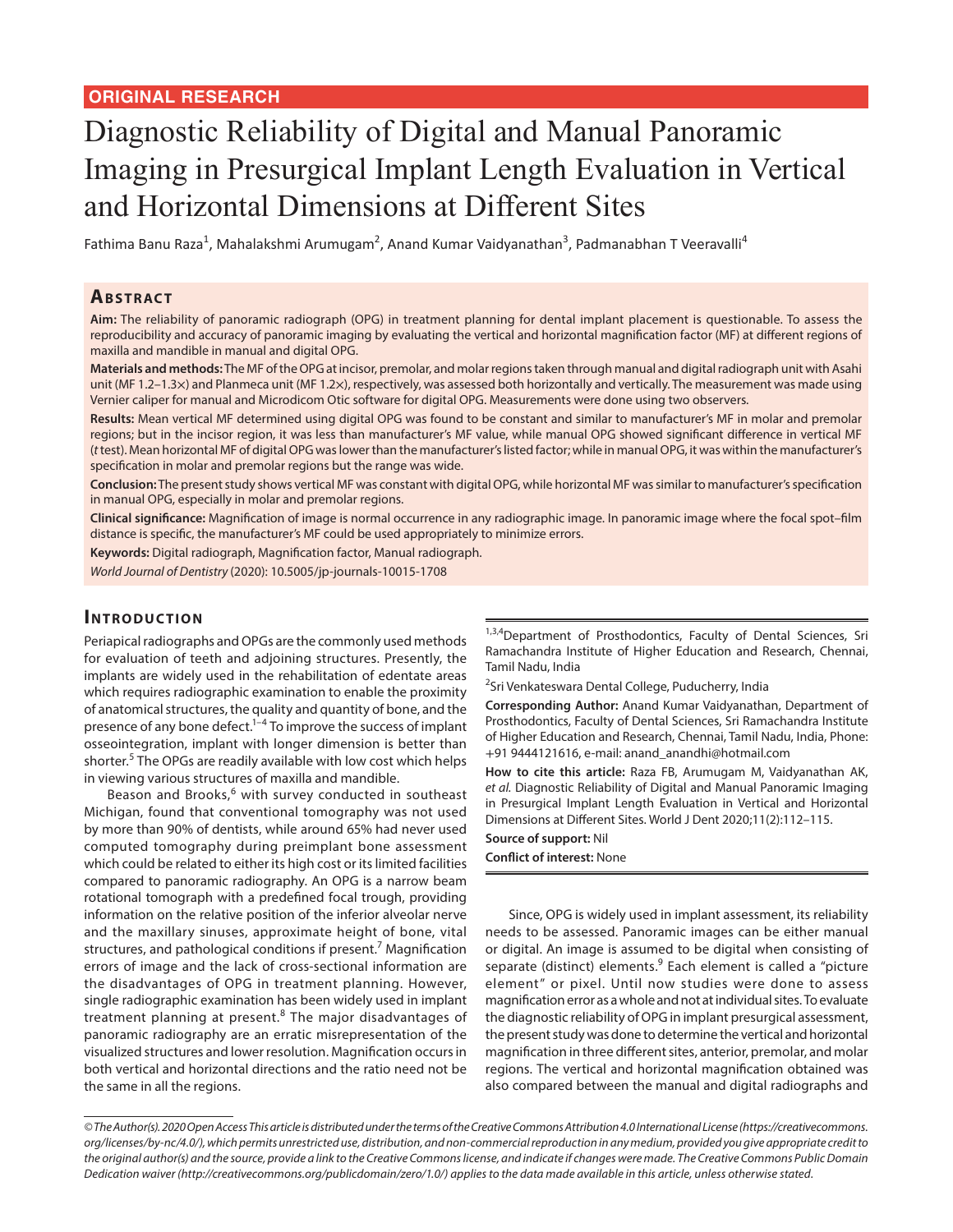whether the manufacturer's magnification factor (MF) is similar to the magnification obtained from the images at all the sites.

# **MATERIALS AND METHODS**

This study was conducted using the records which were present in the department as an implant treatment protocol, and no human subjects were utilized for the purpose of the study. Manual and digital OPG and records taken during treatment of implant supported prosthesis in Sri Ramachandra Medical College, Tamil Nadu, were utilized for the present study. The sample size was 18 digital OPGs with 39 implant sites assessed, while for manual 23 OPGs with 49 implant site were assessed (Table 1). Three different sites of OPG, namely, incisor, premolar, and molar implant sites were taken for measurement. Manual OPG taken from Asahi Unit with MF, 1.2–1.3×, and digital OPG taken from Planmeca Unit with MF 1.2× were used for the study.

Length and width of implant in incisor, premolar, and molar region were measured using Vernier caliper for manual and Microdicom Otic software for digital OPG (Fig. 1). Measurements were done using two observers. The MF of each site was measured using the formula: implant radiological length or width divided by the implant real length or width for vertical and horizontal, respectively. The MF obtained from OPG was compared with manufacturer's MF at each site.

The collected data were analyzed with SPSS 16.0 version. To describe about the data, mean and standard deviation were used. To find the significance difference in the samples with manufacturer MF, paired *t* test was used.

## **RESULTS**

Mean vertical MF determined in digital OPG was found to be constant and similar to the manufacturer's MF in molar, with a range of 1.17–1.22 and premolar region with a range of 1.18–1.22; while in the incisor region, it ranged between 1.09 and 1.18, which was less than the manufacturer's MF value (Table 2). Manual OPG

| Table 1: Distribution of sample |
|---------------------------------|
|---------------------------------|

| No. of sample | Digital (18 OPG-39<br><i>implants</i> ) | Manual (23 OPG-49<br><i>implants</i> ) |
|---------------|-----------------------------------------|----------------------------------------|
| Incisor       |                                         | ₹                                      |
| Premolar      |                                         | 35                                     |
| Molar         | 25                                      | 13                                     |



**Fig. 1:** Digital OPG measured using Microdicom Otic software

showed significant difference in vertical MF (*t* test), with a range of 1.28–1.34 in premolar region, 1.30–1.34 in molar region, and 1.3–1.346 in incisor region (Table 3).

Mean horizontal MF of digital OPG was lower than the manufacturer's listed factor in all the sites with range of 0.97–1.16 in premolar, 0.97–1.07 in molar, and 1.01–1.06 in incisor region. In manual OPG, it was within the manufacturer's specification in molar and premolar region, but the range was wide, with 1.28–1.57 in premolar region, 1.30–1.34 in molar, while in incisor it was 1.10–1.22 (Table 2).

On statistical analysis, no statistically significant difference was observed between manufacturer's MF and the vertical MF in premolar and molar region, while it was less in incisor region for digital OPG (Table 3). However, horizontal MF was comparatively less, with significant difference in digital OPG at all the sites (Table 4). Statistical analysis in manual OPG revealed significant difference in MF in both vertical and horizontal MF in all sites except for incisor region for horizontal MF ( $p > 0.05$ ).

# **Dis c u s sio n**

The need for accurate measures in implant planning has produced changes in the field of dental radiology.<sup>10</sup> The OPGs are widely used as prediagnostic tool due to its cost-effectiveness but the reliability is questionable.<sup>11</sup> The present study utilized the digital and manual OPG to evaluate its diagnostic reliability in implant treatment planning. Digital radiograph has the advantage of data acquisition and analysis, which can be done at any period of time, while manual radiograph consumes time for image development, with the problem of data storage for prolonged time due to the damage of the film.<sup>9</sup> Previously studies have been done to assess the magnification of panoramic films which were either site-specific or direction-specific, but they have not compared both aspects together and with manufacturer's MF. Hence, in the present study three different sites of OPG, namely, incisor, premolar, and molar region, were used, additionally both the vertical and horizontal magnification were evaluated and was compared with manufacturer's MF.

Ball bearing, gutta-percha points are previously used in assessing the distortion in  $OPG<sub>1</sub><sup>12</sup>$  but utilizing MF is the simplest method, which was evaluated in the present study. In order to evaluate the measurement of implant in digital OPG, Microdicom software was used. Microdicom is application for primary processing and preservation of medical images in DICOM format which was used for measurements in this study. The obtained measurement from radiograph was checked with recorded data of implant size to obtain the magnification. In radiography, MF is ascertained by the manufacturer by the ratio of the source-to-image-receptor distance to the source-to-object distance. The present study showed that mean vertical MF determined in digital OPG was found to be constant and similar to manufacturer's MF in molar and premolar regions; but in incisor region, it was less than manufacturer's MF value. Whereas manual OPG showed significant difference in vertical MF (*t* test), and the frequency of image distortion was more, which leads to incorrect measurement of bone length from specific anatomic landmark. Previous study has shown more magnification with respect to premolar region,<sup>13</sup> while the present study showed distortion with respect to the incisor region.

On considering the horizontal magnification, mean horizontal MF of digital OPG was lower than manufacturer's listed factor; while in manual OPG, it was within the manufacturer's specification in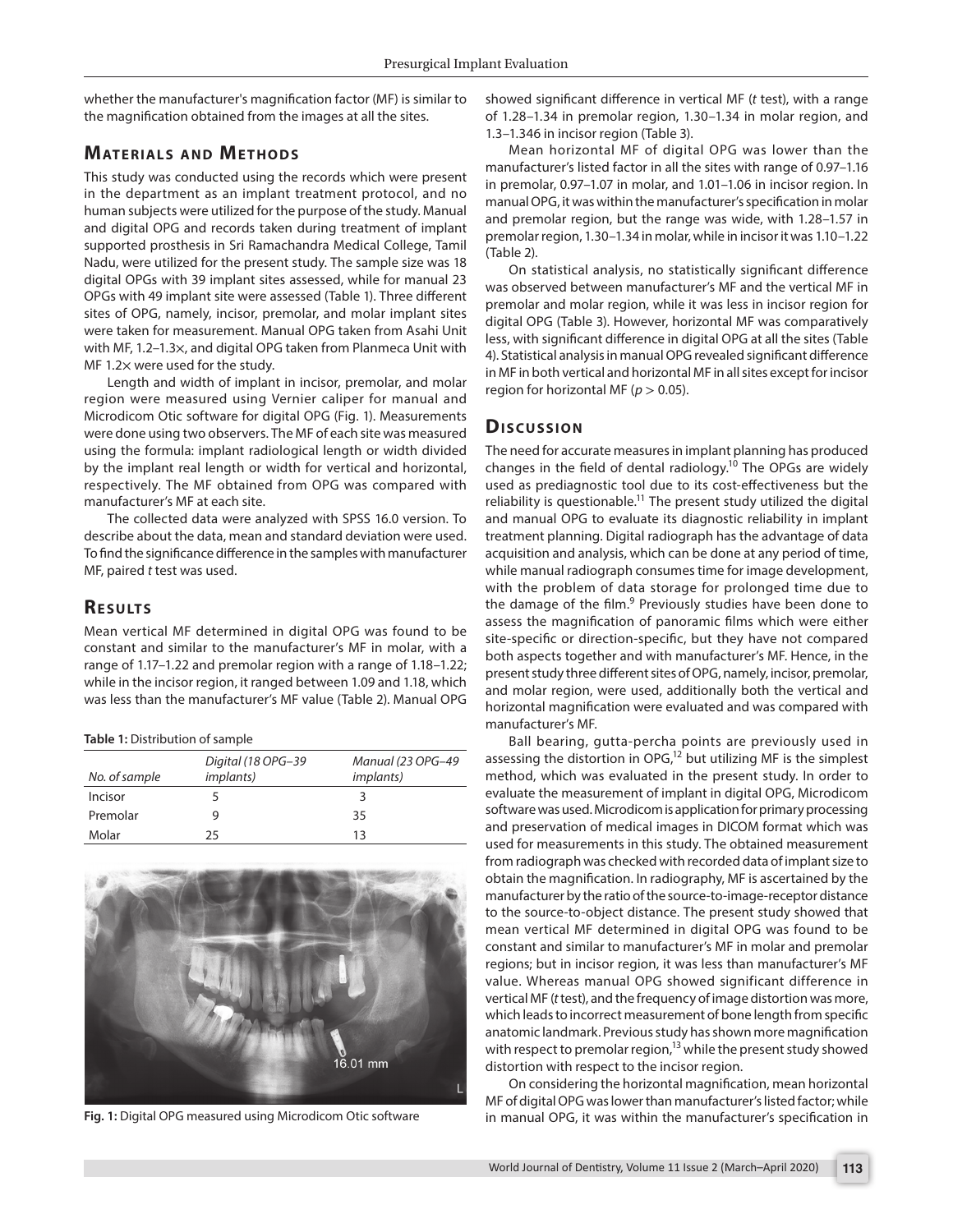|                 | <i><u><b>Incisor</b></u></i> |         |      | Premolar |       |                |      | Molar  |      |         |        |        |
|-----------------|------------------------------|---------|------|----------|-------|----------------|------|--------|------|---------|--------|--------|
|                 |                              | Digital |      | Manual   |       | <b>Diaital</b> |      | Manual |      | Digital |        | Manual |
| <b>Observer</b> |                              |         |      |          |       |                |      |        |      |         |        |        |
| Vertical        | 1.135                        | 1.136   | .324 | .323     | 1.201 | 1.198          | 1.32 | 1.33   | .195 | .195    | .318   | 1.32   |
| Horizontal      | 1.037                        | 1.036   | .168 | .169     | 1.085 | 1.081          | 1.33 | .33    | .038 | 0.038   | 1.1904 | 1.19   |

#### **Table 2:** Magnification factor calculated by two observers

**Table 3:** Vertical magnification factor (MF)

|                    | Digital OPG         |                     | <b>Manual OPG</b>   |                     |  |  |
|--------------------|---------------------|---------------------|---------------------|---------------------|--|--|
| <b>Vertical MF</b> | Mean value          | t test<br>(p value) | Mean value          | t test<br>(p value) |  |  |
| Premolar<br>region | $1.20(1.18 - 1.22)$ | 0.854               | $1.32(1.28 - 1.34)$ | $0.01*$             |  |  |
| Molar<br>region    | $1.19(1.17 - 1.22)$ | 0.181               | $1.32(1.30 - 1.34)$ | $0.02*$             |  |  |
| Incisor<br>region  | $1.14(1.09 - 1.18)$ | $0.019*$            | $1.32(1.3 - 1.346)$ | $0.01*$             |  |  |

\*Significance at *p* < 0.05

**Table 4:** Horizontal magnification factor (MF)

|                    | Digital OPG         |                     | <b>Manual OPG</b>   |                     |  |
|--------------------|---------------------|---------------------|---------------------|---------------------|--|
| Horizontal<br>ΜF   | Mean value          | t test<br>(p value) | Mean value          | t test<br>(p value) |  |
| Premolar<br>region | $1.08(0.97 - 1.16)$ | $0.01*$             | $1.33(1.28 - 1.57)$ | $0.04*$             |  |
| Molar<br>region    | $1.04(0.97 - 1.07)$ | $0.01*$             | $1.30(0.81 - 1.28)$ | 0.10                |  |
| Incisor<br>region  | $1.04(1.01 - 1.06)$ | $0.01*$             | $1.16(1.10-1.22)$   | $0.06*$             |  |

\*Significance at *p* < 0.05

molar and premolar regions but the range was wide. Previous study has also shown a nonuniform magnification of up to 25%, with 10% vertical distortion, while about 16% in the horizontal direction as a whole without being site-specific.<sup>14</sup> This could be related to the fact that the moving film changes the horizontal magnification but not vertical projection and hence would have caused the disparity in horizontal magnification.<sup>15</sup>

From the present study it has become clear that digital OPG can be used to assess the vertical magnification using MF provided by the manufacturer to assess the length of implant and the nearby anatomical landmark, but its horizontal MF cannot be used to assess the width as accurately as the length. In case of manual OPG, horizontal MF was more accurate in premolar and molar regions compared to the digital OPG while its vertical magnification is higher than the manufacturer's MF. Batenburg et al. conducted study on distortion rate of OPGs in edentulous mandible related to the angle, position, and shape, which accomplished evaluation and diagnosis of edentulous mandibles are not perfect with OPG.<sup>13</sup> Whereas the present study showed that the OPG can be a reliable diagnostic aid if utilized appropriately according to need of the situation using MF to correctly assess the parameter of the site.

Limitations of the present study were that it was a retrospective based on stored data wherein the implant size was evaluated based on records, i.e., two different radiographs taken from different devices were compared. Within the limitations of the study, considering the vertical and horizontal MF of the OPG, digital OPG can be accurate for the vertical magnification, while manual OPG can be accurate for horizontal magnification in both premolar and molar regions. Present study showed evaluation of the surgical site for incisor with either digital or manual OPG may not be appropriate and other diagnostic aids should be used.

# **CONCLUSION**

Magnification of image is normal occurrence in any radiographic image. In panoramic image where focal spot–film distance is specific, we could use the manufacturers MF appropriately at sites as discussed in the present study. Considering the vertical and horizontal MF of the OPG, digital OPG would be accurate for the vertical magnification; while the manual OPG would be accurate for horizontal magnification in both premolar and molar regions. Hence, using MF with the OPG is a reliable diagnostic aid in planning the implant placement.

# **ETHICAL STANDARDS**

This study was conducted using the preexisting records, which were taken as an implant treatment protocol; and no human subjects were directly utilized. The study conforms to the ethical standards.

### **Re f e r e n c e s**

- 1. Andersson B, Odman P, Lindvall AM, et al. Five-year prospective study of prosthodontic and surgical single-tooth implant treatment in general practices and at a specialist clinic. Int J Prosthodont 1998;11(4):351–355.
- 2. Engelman MJ, Sorensen JA, Moy P. Optimum placement of osseointegrated implants. J Prosthet Dent 1988;59(4):467–473. DOI: 10.1016/0022-3913(88)90044-3.
- 3. Stella JP, Tharanon W. A precise radiographic method to determine the location of the inferior alveolar canal in the posterior edentulous mandible: implications for dental implants. Part I: technique Int J Oral Maxillofac Implants 1990;5(1):15–22.
- 4. Adell R, Lekholm U, Rockler B, et al. A 15-year study of osseointegrated implants in the treatment of the edentulous jaw. Int J Oral Surg 1981;10(6):387–416. DOI: 10.1016/s0300-9785(81)80077-4.
- 5. Lekholm U. The brånemark implant technique: a standardized surgical procedure under continuous development. In: Laney WR, Tolman DE. Tissue Integration in Oral, Orthopedic and Maxillofacial Reconstruction. Chicago: Quintessence; 1992. pp. 194–199.
- 6. Beason RC, Brooks SL. Preoperative implant site assessment in southeast Michigan. J Dent Res 2001;80:137.
- 7. Strid KG. Radiographic results. In: Branemark PI, Zarb G, Albrektsson T. Tissue-integrated prostheses: Osseointegration in dentistry. Chicago: Quintessence; 1985. pp. 187–198.
- 8. Sakakura CE, Morais JA, Loffredo LCM, et al. A survey of radiographic prescription in dental implant assessment. Dentomaxillofac Radiol 2003;32(6):397–400. DOI: 10.1259/dmfr/20681066.
- 9. Dalla Palma L, Grisi G, Cuttin R, et al. Digital vs conventional radiography: cost and revenue analysis. Eur Radiol 1999;9(8): 1682–1692. DOI: 10.1007/s003300050910.